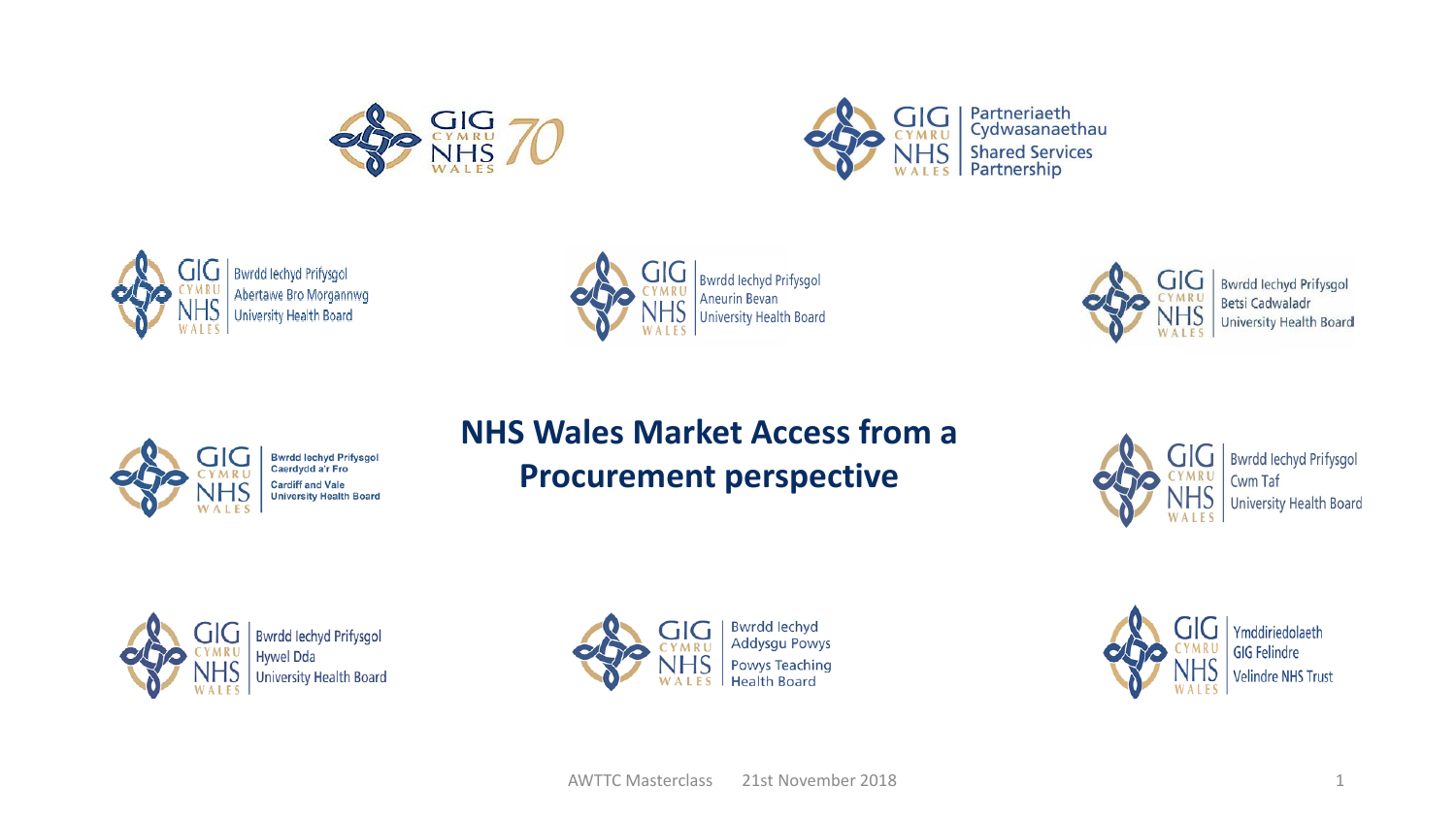# Pharmacy Supply Models

- Direct supply from the hospital pharmacy
	- Including partnership out-patient service
- Supply via a Community Pharmacy Wales
	- Including appropriate high value medicines
- A closer to home option
	- Homecare service
	- Third party provision

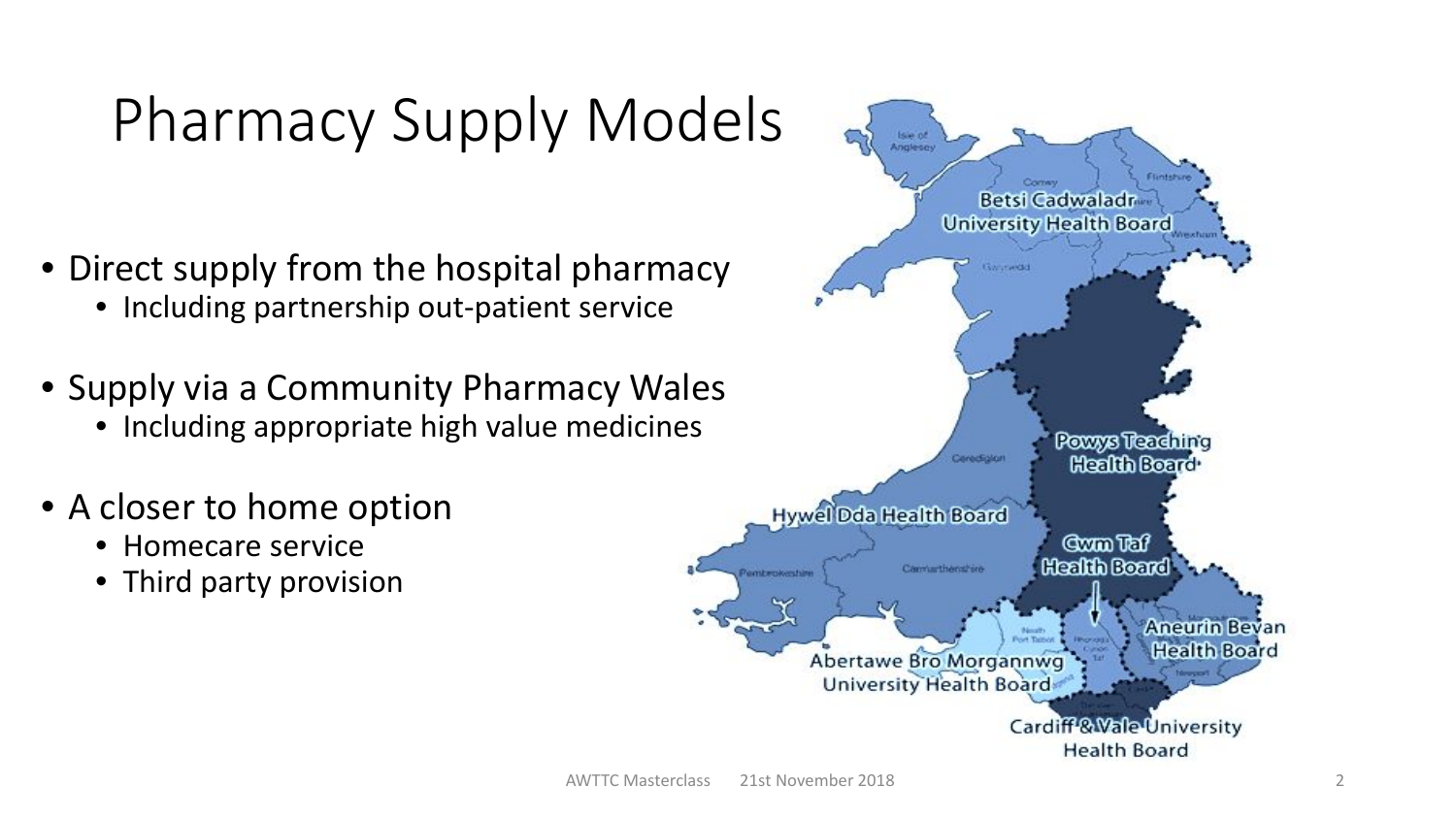### Patient Centred Care (Procurement)

Healthier Wales –Our Plan for Health and Social Care

#### Prudent healthcare principles

- Co-production
- Variation

Your Care Your medicines (A Future Vision for Pharmacy for Wales)



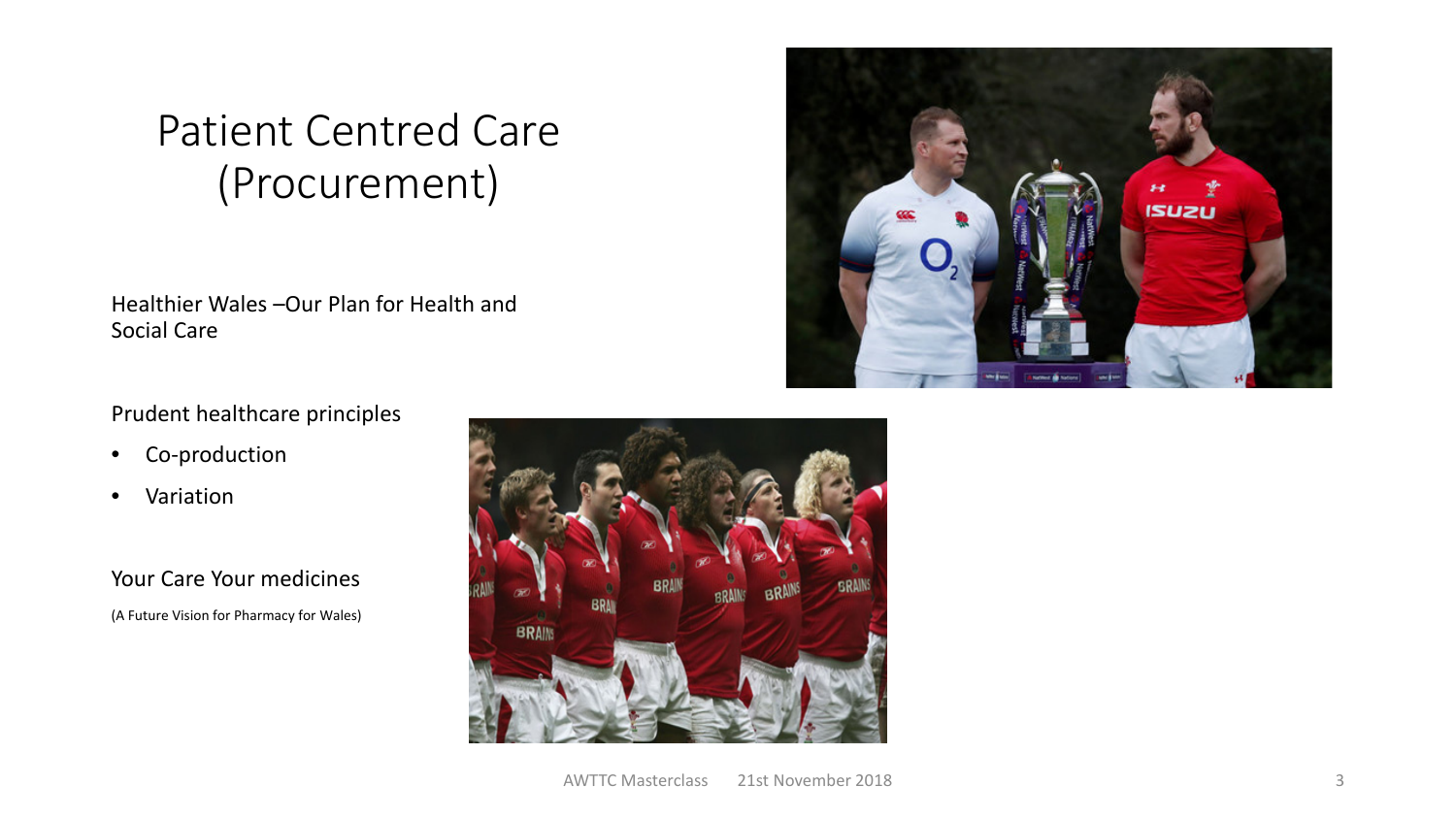Key steps to successful market access in NHS Wales from a procurement perspective

- HTA submission
- Engage with NHS Wales stakeholders to fully understand initial and future supply models
	- Hospital contract
	- Primary care PAS or rebate
	- Pricing available to any authorised third party providers
	- Discuss fully any pharma funded medicine homecare service
- Commercial engagement as early as possible to ensure the service can comply fully with the Welsh Government treatment fund requirements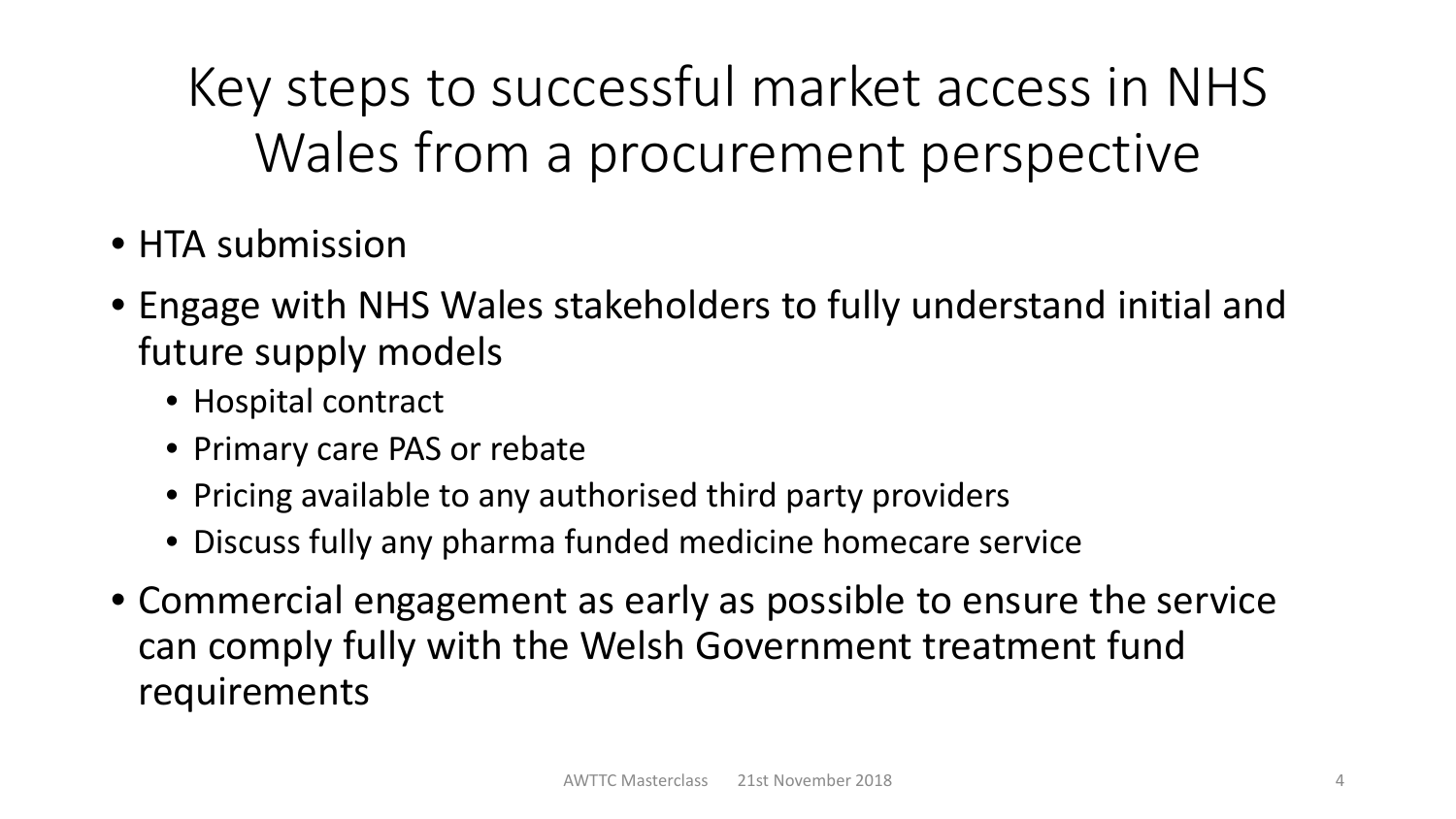## Medicine procurement opportunities to support patient access in NHS Wales

- Hospital Contracting
	- OJEU compliant tender process
- Medicines Access Pricing Agreements
	- MAA
	- CAA
	- Outcome based agreements
- Primary care rebate agreements
	- Established brands
	- HTA approved medicines with a PAS
- Direct to hospital pharmacy
	- In-patient medicines
	- Highly specialist or technically complex
- Align to the patient access choice
- Free Supply of medicines unmet clinical need pre HTA
- Once for Wales agreement and invoice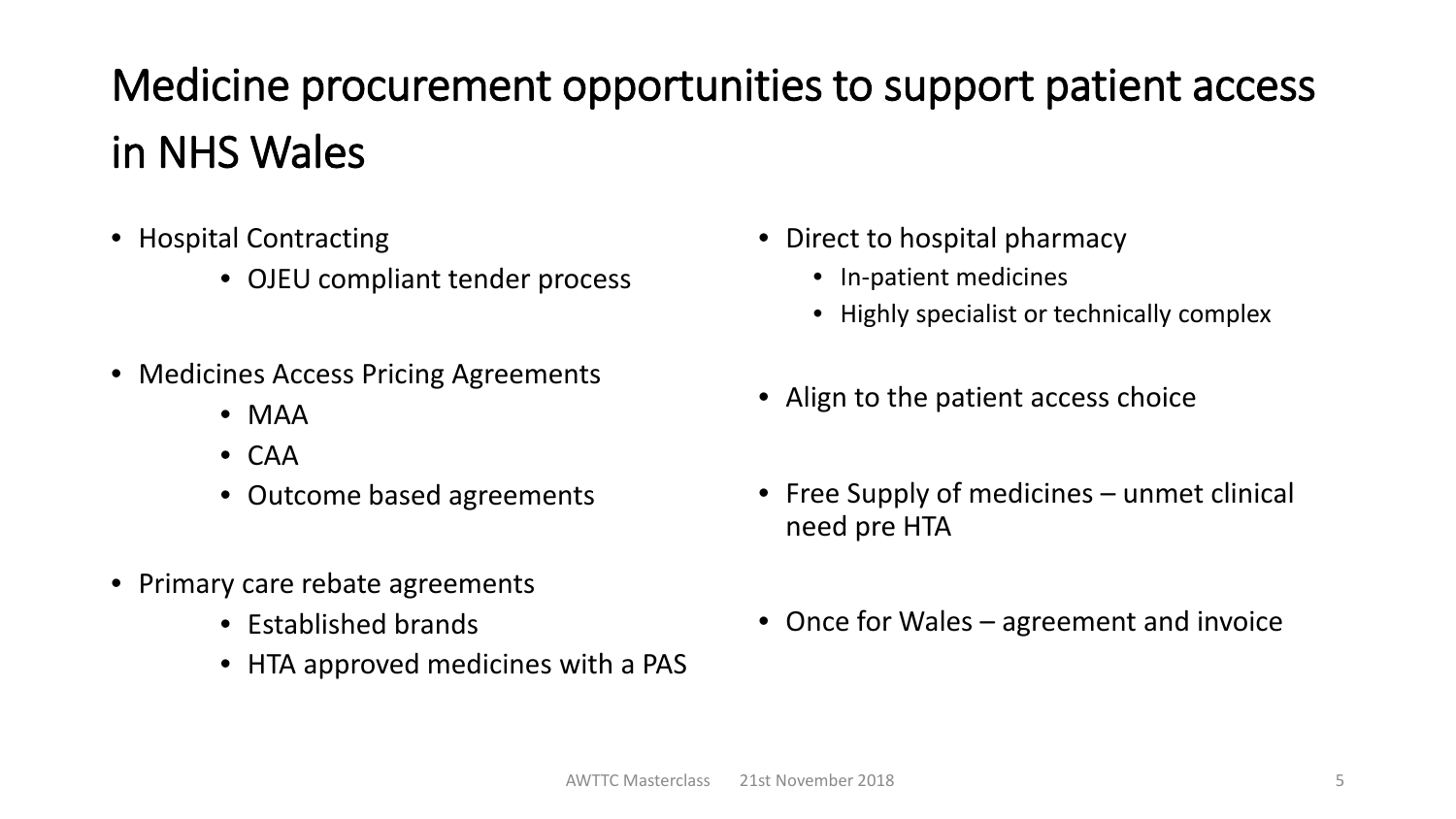Key success criteria to support market access in NHS Wales from a procurement perspective

- Early engagement
- Constructive dialogue
- Bi-directional Opportunities
- Optimum patient experience and outcomes